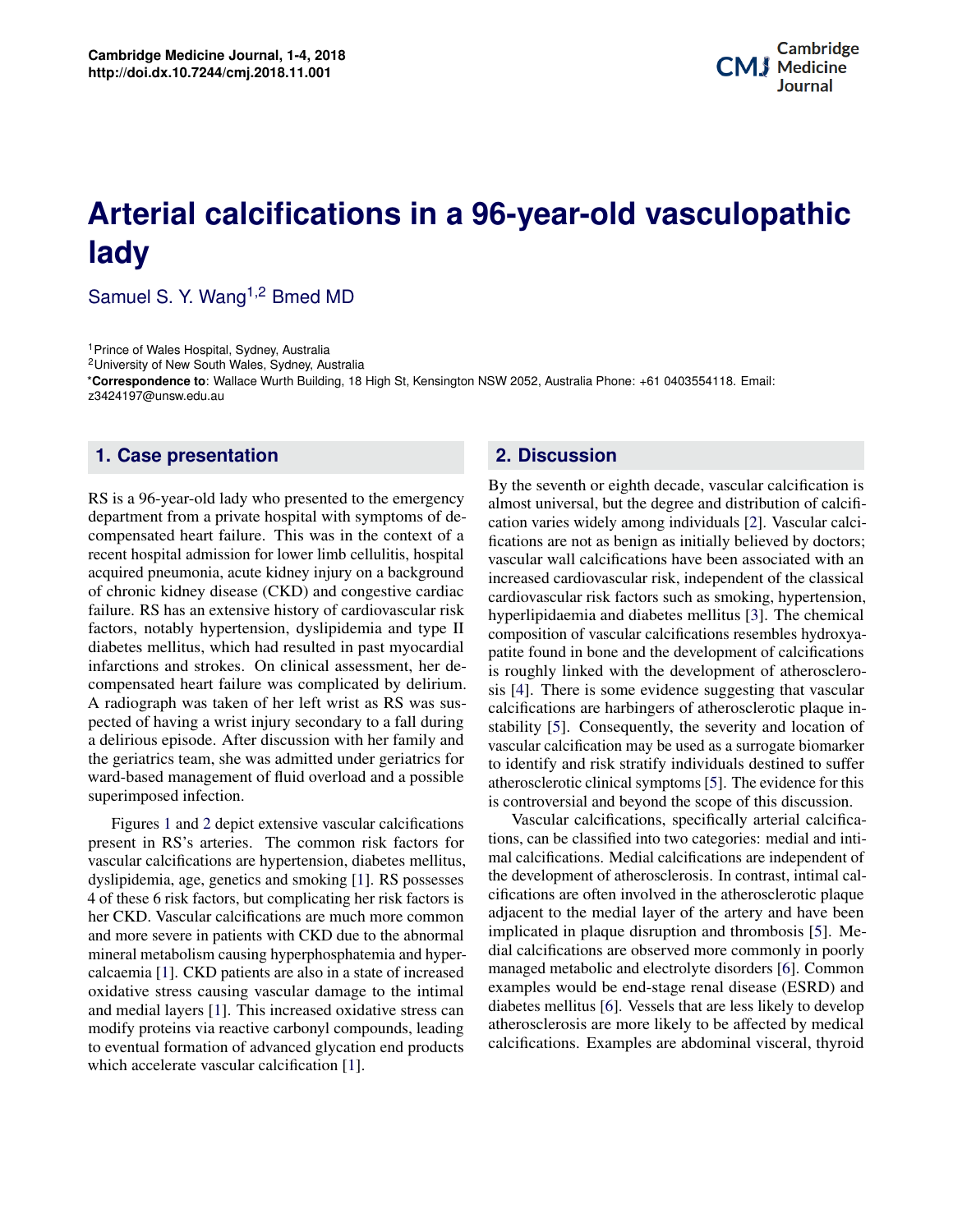<span id="page-1-0"></span>

**Figure 1**: Lateral radiograph of left wrist. Note the extensive calcifications present Figure 1. Lateral radiograph of left wrist. Note the extensive calcifications present in her arteries as shown by the green arrow.

and breast arteries [\[5\]](#page-3-4). Intimal calcifications frequently occur at sites of haemodynamic stress as these sheer forces lead to adaptive intimal thickening best described as fibromuscular proliferation [\[7\]](#page-3-7). Initially focal clumps of mineralised regions may develop at basal intimal regions immediately adjacent to the media. Over time these foci may undergo osseous metaplasia, and contain hematopoietic marrow, osteoblast-like cells, chondrocyte-like cells, multinucleated osteoclast-like cells. These foci also contain proteins typically associated with bone metabolism and not expressed in normal arteries [\[5\]](#page-3-4).

Currently, controversy remains regarding whether vascular calcification is a cause or consequence of cardiovascular disease. Current evidence suggests both: a consequence as atherosclerosis induces cellular osteogenic differentiation; and a cause as vascular calcification stiffens arteries and alters plaque stability resulting in a compliance mismatch at the rigid mineral and distensible artery wall interface. Under mechanical stress (i.e turbulent flow) this interface has an increased risk of mechanical failure (e.g. plaque rupture) [\[7\]](#page-3-7).

Given the adverse consequences of dysregulated biomineralisation, calcium-phosphate metabolism is tightly regulated, and mineralisation localised to the skeleton by endocrine and paracrine signals. Therefore any mineralisation outside the skeleton was historically viewed as a passive degenerative process [\[7\]](#page-3-7). Current research suggests otherwise; that vascular calcification, like osteogenesis, is a balance between activators and inhibitors. It is postulated that vascular calcifications arise from developmental programmes responsible for embryonic ossification but now modulated by inflammatory or metabolic phenomena. Chronic oxidative stress alters the inflammatory response

of vascular cells, causing them to display lineage plasticity [\[7\]](#page-3-7). The strongest evidence for this is the presence of bonelike tissue in atherosclerotic arteries and valves. When pathologists surveyed such lesions, cells from all stages of endochondral ossification, hematopoietic cells, vascular sinusoids, marrow adipocytes, and marrow stromal cells were noted [\[7\]](#page-3-7). This empirical evidence suggests that mesenchymal cell plasticity has a significant active role to play in the process of vascular calcifications.

Clinically, vascular calcifications in conjunction with atherosclerosis cause a chronic progressive narrowing of the arterial lumen causing ischaemia in the downstream organs [\[8\]](#page-3-8). Acute coronary events or infarctions result from the biomechanical instability and subsequent rupture of the atherosclerotic plaques and their fibrous caps. Exposed collagen and other thrombogenic material then triggers primary and secondary haemostasis [\[8\]](#page-3-8). This phenomenon is more closely associated with intimal calcifications rather than medial calcifications. Medial calcifications promote arterial stiffness leading to increased aortic impedance and abnormal arterial pressure wave (i.e increased systolic and decreased diastolic pressures causing widened pulse pressures) [\[8\]](#page-3-8). Regardless of type, vascular calcifications impact left ventricular hypertrophy and cardiovascular mortality.

Vascular calcifications rarely resolve spontaneously, hence management revolves around the prevention of new calcifications and stabilisation of existing calcifications [\[8\]](#page-3-8). The management of intimal calcifications is largely the same as the management of atherosclerosis, namely pharmacologically management of blood lipids, blood pressure, blood glucose and platelet aggregation [\[2,](#page-3-1) [8\]](#page-3-8), and lifestyle modifications to physical activity, diet, weight, and smok-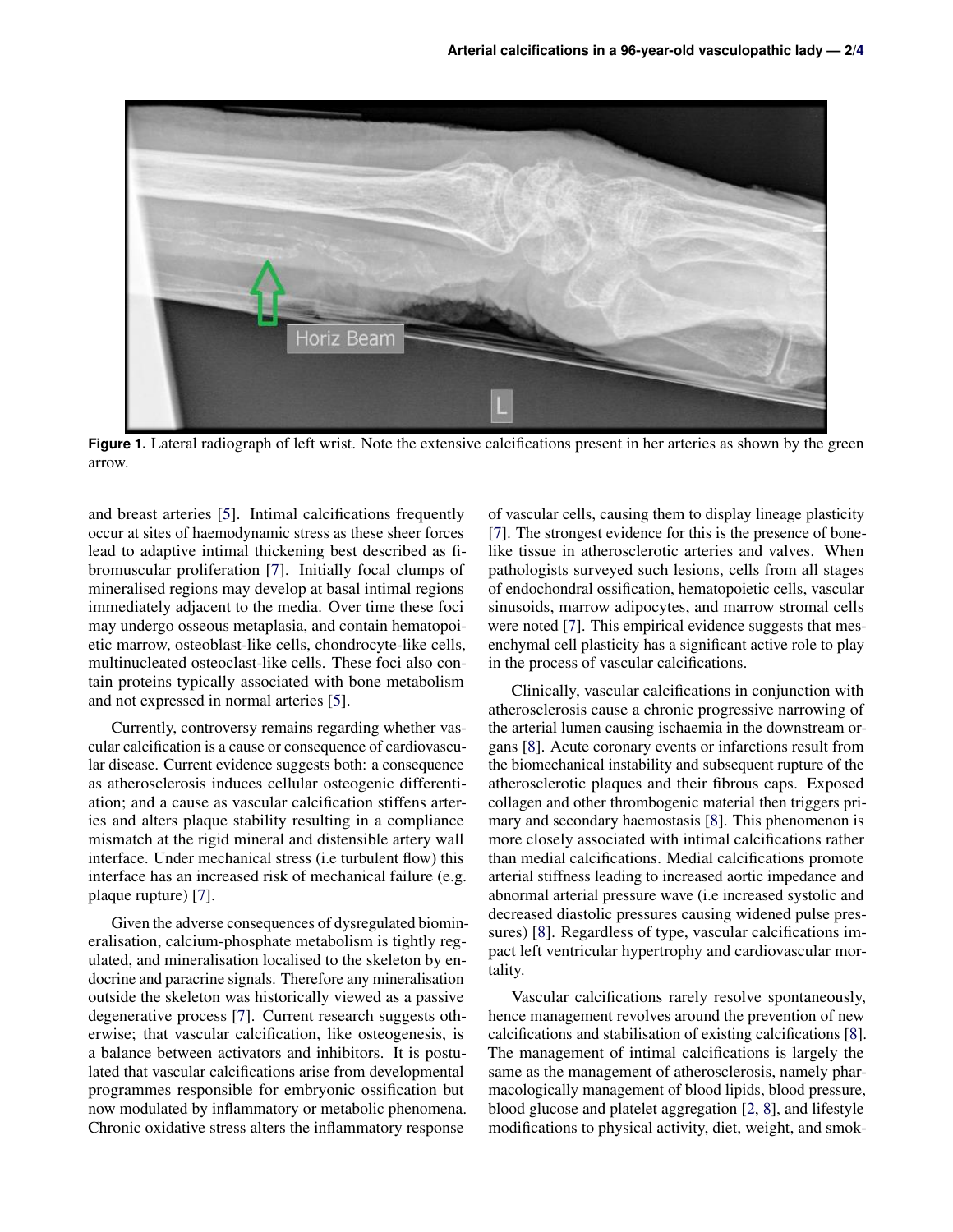<span id="page-2-0"></span>

**Figure 2.** Anterior-posterior left wrist radiograph. Note the extensive calcifications highlighting the course of the radial artery as shown by the green arrow.